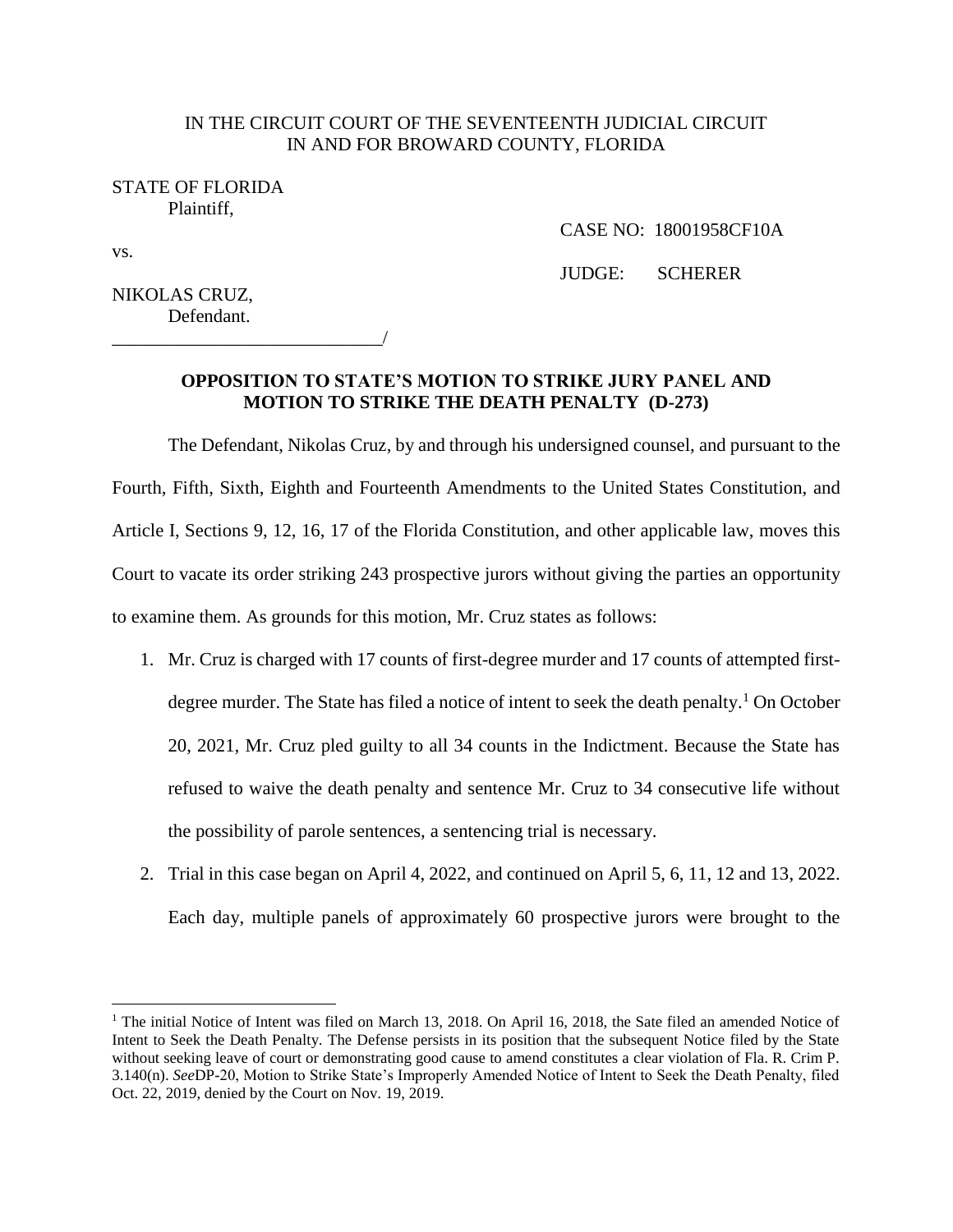courtroom and examined regarding whether a hardship would prevent them from serving on the jury in this case.<sup>2</sup> Those who stated no hardship were asked to complete a Juror Questionnaire; those who demonstrated hardship were excused.

- 3. On April 5, 2022, the second day of jury selection proceedings, the Court asked the panel as a whole: "Does everyone here believe they can and will follow the law? Please answer out loud." It appeard that one or two members of the venire answered in the negative. When that was called to the attention of the Court, the Court again asked the question and asked the members of the venire to raise their hand if they "cannot and will not follow the law." Ultimately 12 members of the venire raised their hands.
- 4. *Sua sponte*, the Court advised the 12 members of the venire who indicated they could not and would not follow the law that they were being excused from this case, but would have to report to the jury room for possible service on another case. After holding a brief sidebar, at which both the State and defense objected to the release of these 12 members of the venire, the Court nonetheless excused the jurors to return to the jury room.
- 5. Once again, after the release of the 12 members of the venire, the parties again expressed their objections to the Court. The Court advised it would retrieve the 12 venirepersons from the jury room and bring them up for questioning by the parties. Ultimately, the clerk was only able to bring back one member of the venire, who then advised of a hardship and was excused.

<sup>&</sup>lt;sup>2</sup> Because of the estimated length of the trial – four to six months  $-$  hardship considerations included preplanned/prepaid vacations during the trial period, the inability to earn income while serving, health concerns that required frequent medical appointments and the need to care for young children, elderly parents or any other individual. The parties repeatedly expressed the opinion that hardship did not include anything about the case or the prospective jurors' personal views that would affect their ability to serve as jurors in this case; those issues were to be discussed during individual or group general *voir dire*.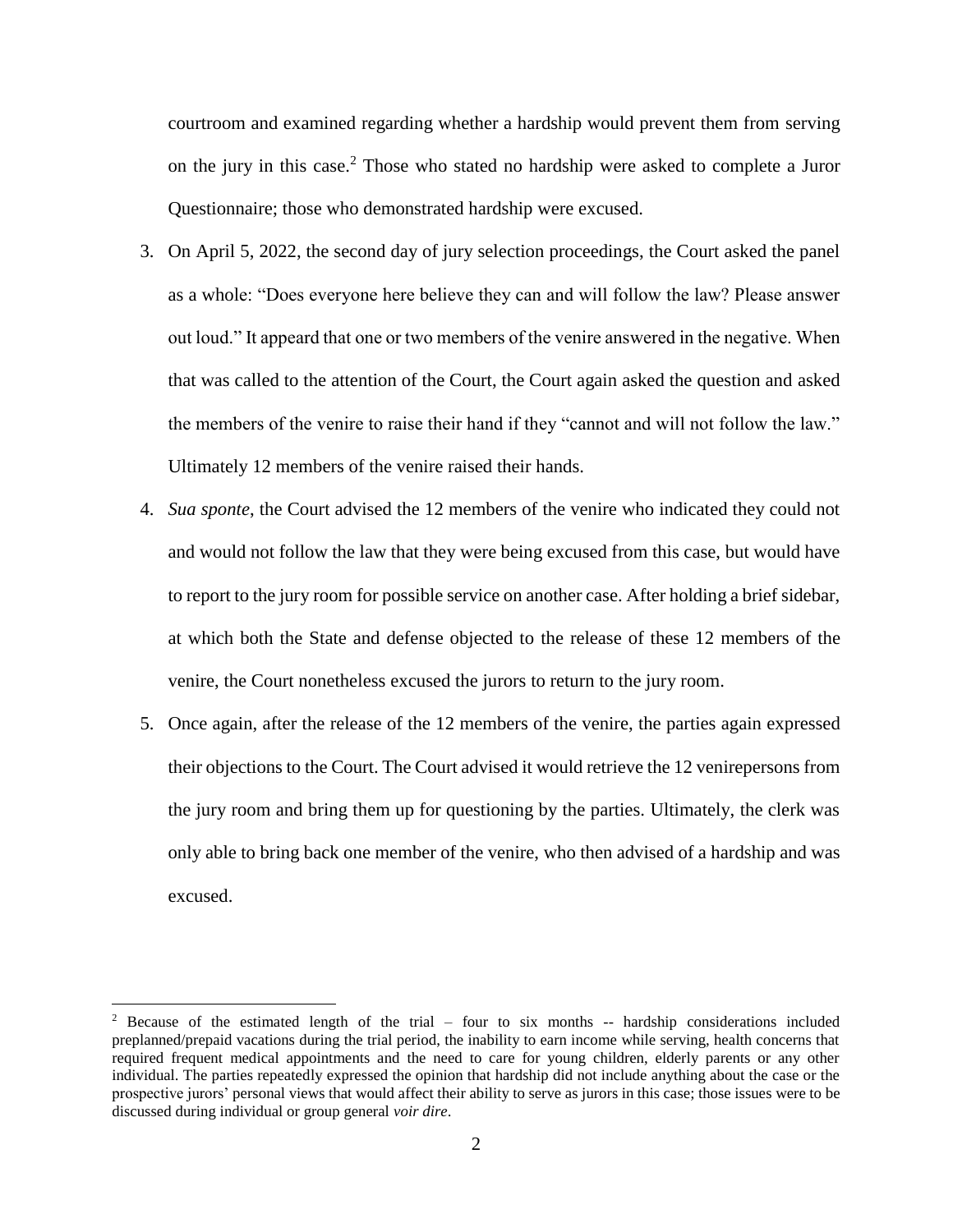- 6. The Court then advised the parties it would re-summons the 11 prospective jurors who did not return to the courtroom, along with a letter explaining the situation and asking them not to discuss the case with anyone, or do any research about it. The Court advised the 11 individuals would be summonsed to return on April 25, 2022.
- 7. On April 25, 2022, the parties were advised that there was a "miscommunication," that the 11 prospective jurors did not receive the summons or letter and that they would be returning the following week.
- 8. Immediately thereafter, the State moved to strike all the panels interviewed thus far, and to start afresh on April 25, 2022.<sup>3</sup> In its written motion, the State claimed that the release of the 11 members of the venire constitutes *per se* reversible error and the striking of the previous panels was necessary to cure that error.
- 9. The defense objected to the State's motion, arguing that it was not yet ripe because the 11 individuals had not yet been served to return. Having been provided the motion that morning before court commended at 10:30 a.m., the defense asked for additional time to research the issue and present arguments to the Court.
- 10. As of April 25, 2022, 243 prospective jurors had filled out questionnaires and had been scheduled to return to Court on various dates for individual *voir dire*.
- 11. The proper course of action to remedy the initial error of prematurely excusing 11 potentially qualified jurors is to bring them back by summons for proper voir dire if they are unable to demonstrate hardship. If those jurors do not respond to the summons then the court can issue a order to show cause.

<sup>&</sup>lt;sup>3</sup> The State reported to the Court room on the morning of April 25, 2022, with a 14-page written motion requesting that the Court strike all previous panels. The motion was provided to the defense that morning, but not filed until after it was granted by the Court.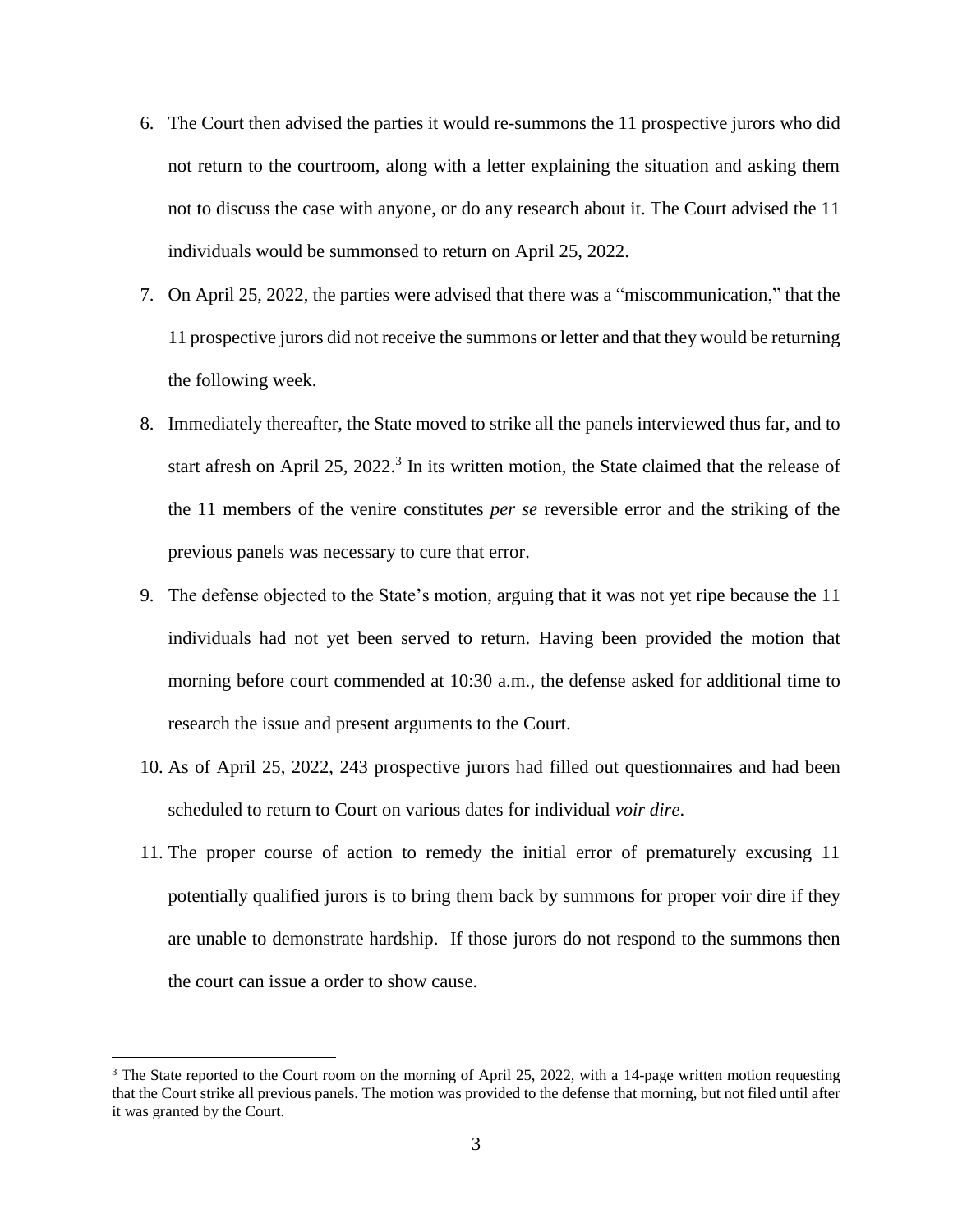- 12. Upon presentation of the State's motion and argument, the Court immediately abandoned its established course of action and struck all 243 prospective jurors over the objection of the defense. The Court did so without attempting a single plausible remedy, and without giving the defense sufficient time to respond. Although this Court did indicate it would give the defense an opportunity to "change its mind," the Court did announced it was "starting fresh" when the first panel of the day was brought into the courtroom on April 25, 2022. Based on the Court's actions, the defense is concerned that the Court will not give this motion due consideration and that the Court reversed the plan it put in motion three weeks ago to aid and assist the State.
- 13. The striking of all of these prospective jurors exponentially compounds the potential error by prematurely excusing them without knowing whether the initial error can be cured. Moreover, notwithstanding the State's contentions, the improper striking of all previous panels violates double jeopardy and due process. Thus, if this Court does not intend to reverse its order striking all previous panels, and further does not intend to make an attempt to return the 11 improperly excused jurors to court, the State must be barred from seeking the death penalty and the proceedings must conclude.
- 14. A memorandum of law is attached hereto and incorporated herein by this reference.

#### **MEMORANDUM OF LAW**

At the outset, the defense agrees with the State that the initial excusal of the 11 prospective jurors was error. In fact, the defense agrees with paragraphs one through 11 of the State's Motion to Strike Jury Panel, which recites the law regarding the rights of both parties to examine prospective jurors and to attempt to rehabilitate them prior to their excusal on a basis other than hardship or extreme inconvenience. This is where the State and defense part ways. The striking of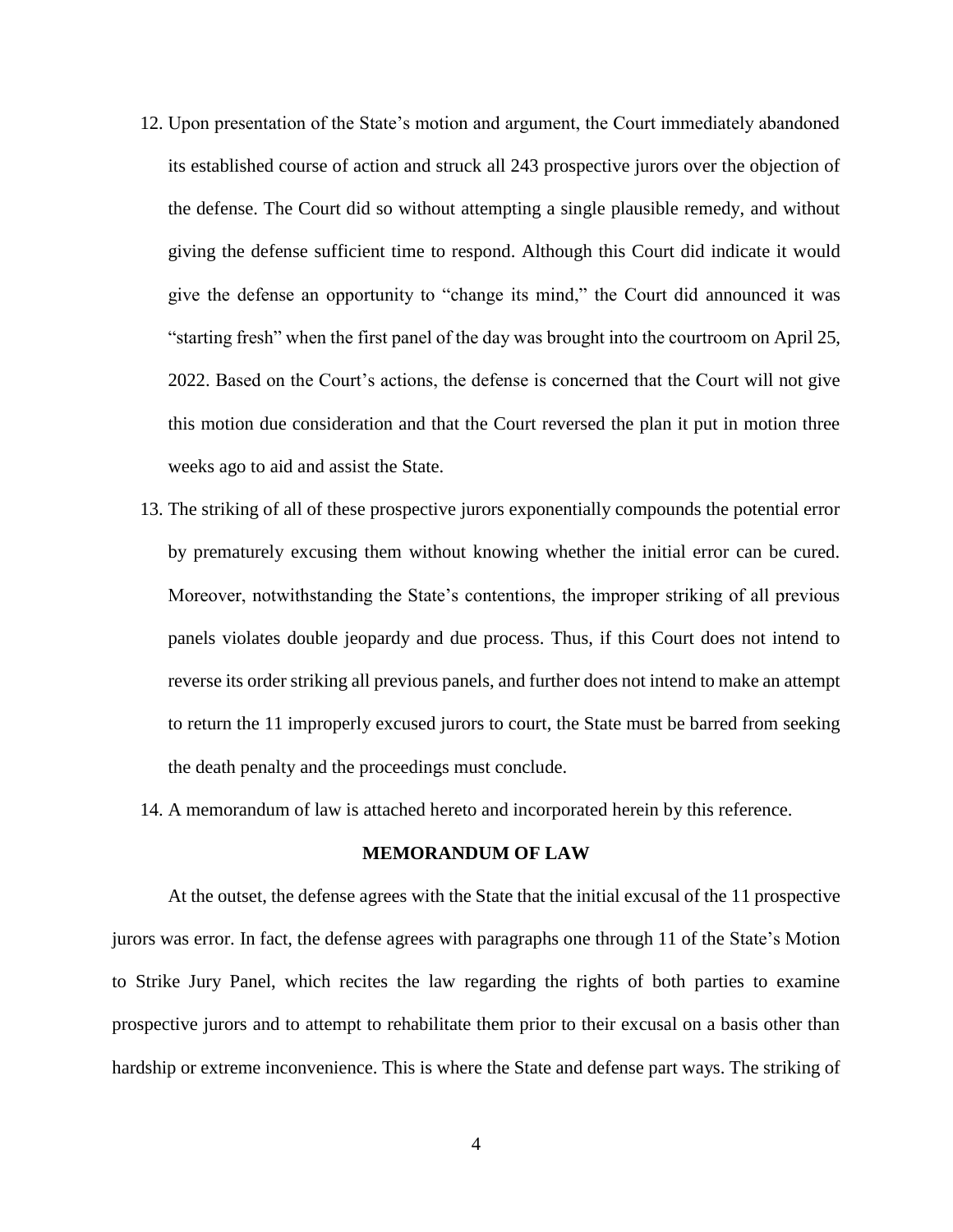all previous panels who have reached the second stage of jury selection in this case comes with double jeopardy and due process consequences.

The protections of double jeopardy apply to penalty phase proceedings. *Turner v. State*, 37 So. 3d 212 (Fla. 2010) (applying double jeopardy analysis to penalty phase proceedings where seated juror suffered a seizure during deliberations). Those protections may also be applied prior to the jury being sworn. *See*, *e.g.*, *Fassi v. State*, 591 So. 2d 977, 980 (Fla. 5th DCA 1991) (noting that defendant's right to obtain chosen jury may be infringed on by the state's bad faith conduct whether selected jury is discharged before or after it is sworn).

The State's reliance on *Koenig v. State*, 497 So. 2d 875 (Fla. 3d DCA 1986), for the contrary proposition, in this particular case, is misplaced. In *Koenig*, the trial court dismissed the jury prior to it being sworn because the defendant, a white police officer charged with manslaughter of a black victim, peremptorily struck four of the five black venirepersons, and the fifth was not likely to be seated on the jury based on his seating location and the number of peremptory challenges remaining. The Third District rejected the defendant's double jeopardy claim because it was unwilling to find the Court's actions in dismissing the unsworn jury were motivated by bad faith. However, the Court did recognize that:

The right of trial by jury is of but little value to the citizen in a criminal prosecution against him if [the guarantee against double jeopardy] can be violated and the accused left without remedy. If the judge can arbitrarily discharge and impanel juries until one is obtained that will render such a verdict as the state demands, or the attorney for the prosecution desires, and the only protection against such oppression is that a new trial may be ordered in the court trying him, or by the court of last resort, then of what value is this boasted right?

*Id*. at 882, quoting *O'Brian v. Commonwealth,* 72 Ky. [9 Bush] 333, 339 (1872), *quoted in Crist v. Bretz,* 437 U.S. 28, 46 (1978) (Powell, J., dissenting). The Court went on to explain that the concern in *O'Brian* "is the imagined bad faith effort by a trial judge ...act[ing] out of a desire to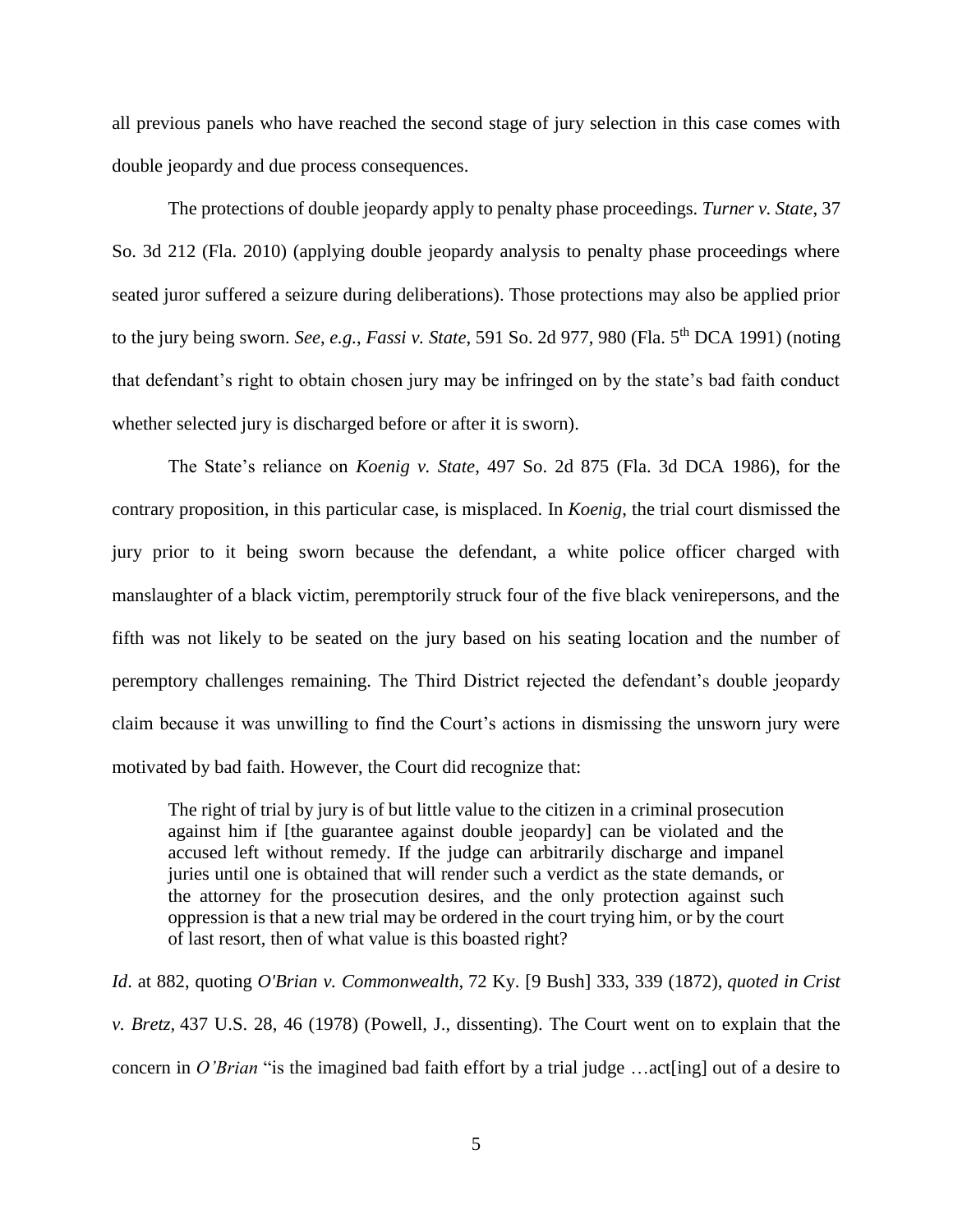aid the prosecution or harm the defendant. Thus, the Court concluded, "were there evidence that the proceedings were terminated in such bad faith, the argument that double jeopardy should bar further proceedings whether or not the jury was sworn, or the argument that further proceedings would violate the defendant's due process rights might very well succeed." *Koenig*, 497 So. 2d at 882. (Citation omitted).

In the instant case, the dismissal of 243 jurors after the erroneous dismissal of 11 must be considered a bad faith attempt by the State to strike potentially defense favorable jurors and a bad faith attempt by the Court to aid the prosecution. Once the Court indicated it still intended to bring back the improperly released prospective jurors, the State had no additional reason to make a motion to strike the entire panel; nothing had changed from the previous week to that day that would provide the State a reason to make such a motion now. In fact, upon entering the courtroom to begin jury selection, defense counsel was given a copy of the State's motion and told that the prosecutors had not decided yet whether to file it; defense counsel was advised that they would decide whether to file the motion after hearing from the Court regarding the 11 prospective jurors. Notwithstanding the Court's assurance that the failure to serve the jurors was a miscommunication and that the jurors would be appearing the following week, the State moved *ore tenus* to strike the entire panel, and subsequently filed the motion with the Clerk. In short, the State intended to move to strike the entire penal regardless of the situation with the 11 jurors.

The State's motives are additionally suspect because the same day the 11 jurors were released, April 5, 2022, one of them posted the following comment on a story related to this case posted on Channel 10's Instagram account: "They called me in for this case I couldn't do it. Death penalty thing. Sorry just cantnope."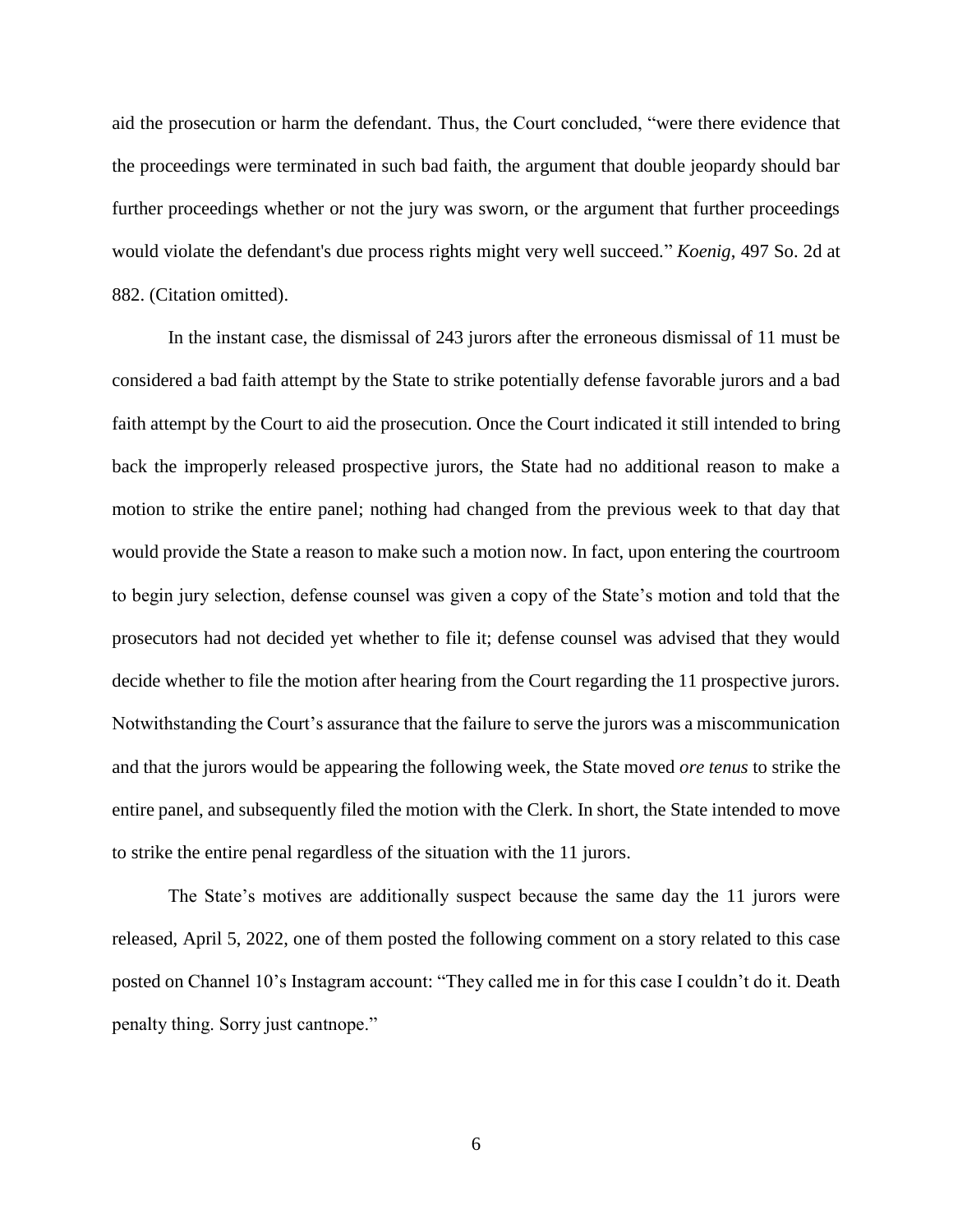

From this post, it is reasonable to assume that this prospective juror believed there was a law that would have required him to vote for death, which would explain why he advised the Court that he cannot and will not follow the law. Had this juror survived the hardship phase, he would have been informed during individual voir dire that the law in Florida neither compels nor requires a juror to vote for death. After, he may have articulated an ability to set aside his scruples in deference to the Court's instructions. The appropriate remedy was to bring this prospective juror back, along with the other 10 improperly excused prospective jurors, to inquire about the reasons they believed they could not follow the law. By moving to strike the entire panel, the State has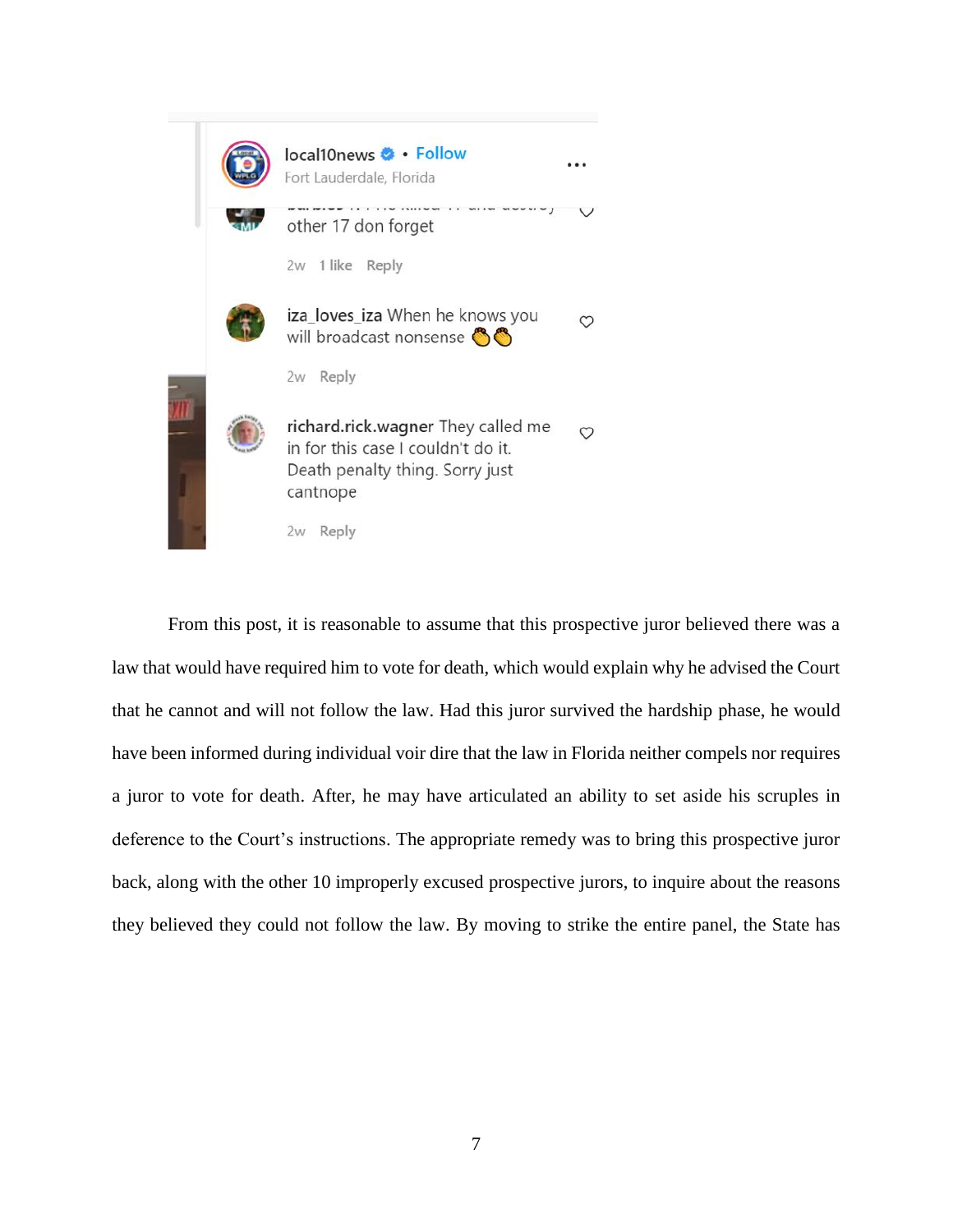impermissibly targeted a juror who was struck in violation of *Witherspoon<sup>4</sup>* and *Witt*. <sup>5</sup> The State's motion has also eliminated the proper remedy – bring him, and the other 10 prosepctive jurors back for questioning.

The Court's motivation for striking all panels is equally dubious. On the day of the improper dismissal of the 11 jurors, this Court indicated it would simply summons these jurors to return to Court on April 25, 2022, and advise them not to speak about or research the case. When the parties returned to Court on April 25, 2022, the Court initially indicated that there was a "miscommunication" and that the 11 potential jurors would be returning the following week. Minutes later, simply because the State requested it, the Court struck all previous panels of prospective jurors. Nothing had changed between April 5, 2022 and April 25, 2022 except that the return of the jurors was slightly delayed. There is no explanation for the Court's actions except to eliminate the need to correct its earlier error, and to aid the prosecution. Neither of these reasons is sufficient to warrant striking all 243 prospective jurors rather than making a genuine attempt to return the 11 improperly excused prospective jurors. In other words, only reason to strike a panel is when a harm has occurred that is not able to be remedied by any possible means. That is not the case here; the State, the defense and the Court agreed on a remedy.

As the above discussion indicates, there are situations in which Courts should and will entertain double jeopardy claims prior to the swearing in of a petit jury. Moreover, the absence of a bright line rule is justified.

Eliminating the arbitrary foreclosure of double jeopardy inquiry and permitting meaningful functional evaluation of the effect of mistrial are too important to be

<sup>4</sup> *Witherspoon v. Illinois*, 391U.S. 510 (1968) ( sentence of death could not be carried out where jury that recommended it was chosen by excluding veniremen for cause simply because they voiced general objections to death penalty or expressed conscientious or religious scruples against its infliction).

<sup>5</sup> *Wainwright v. Witt*, 469 U.S. 412 (1985) (Proper standard for determining when prospective juror may be excluded for cause because of his views on capital punishment is whether juror's views would prevent or substantially impair performance of his duties as juror in accordance with his instructions and oaths).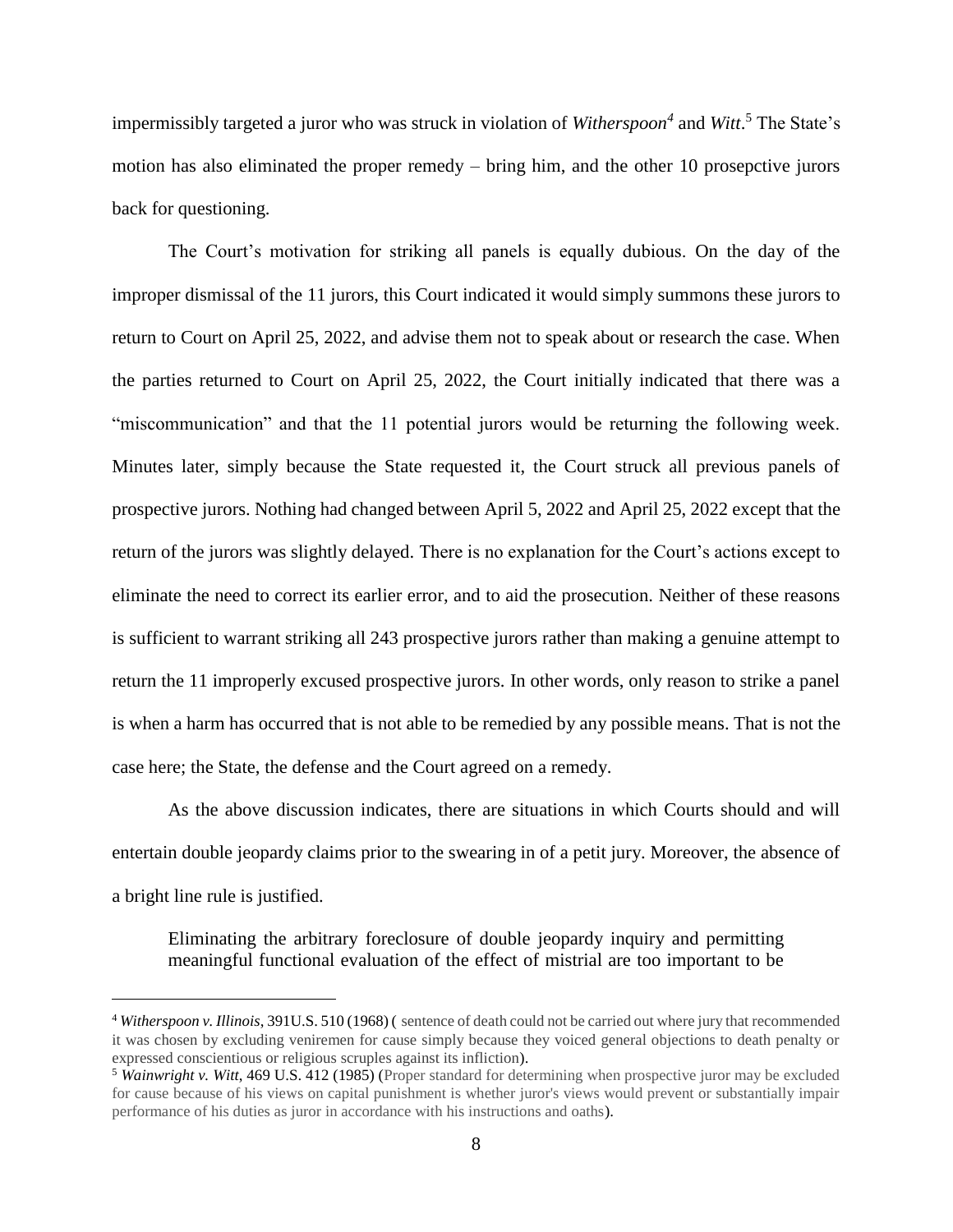defeated by the perceived significance of the jury-swearing ritual. Indeed, the ritual notion is largely circular because any dramatic impact of swearing the jury may be traceable to the fact that this is the moment at which jeopardy has been deemed to attach. Jeopardy therefore should be deemed to attach as soon as the process of selecting the jury begins.

Schulhofer, *Jeopardy and Mistrials,* 125 U.Pa.L.Rev. 449 (1977).

Irrespective of whether double jeopardy should bar "retrial" in this case, due process certainly does. In *State v. Goodman*, the defendant, an African–American male, was on trial for battery of a law enforcement officer and other charges. The State attempted to exercise a peremptory challenge against an African–American juror, but the trial judge disallowed the challenge after a *Neil* hearing was held.<sup>6</sup> After the jury was selected, but before they were sworn, the State "nolle prossed" the case. Only 30 minutes later, the state refiled the charges. Goodman moved to dismiss, alleging that the state's decision to dismiss and refile the charges was for the purpose of avoiding the jury selected in the prior trial, in violation of defendant's due process rights and the prohibition against double jeopardy. Although declining to find the prosecutor's actions constituted "bad faith," the trial court granted Goodman's motion and the State of Florida appealed. 696 So. 2d 940 (Fla. 4<sup>th</sup> DCA 1997).

The basis of the State's appeal was that it was error for the trial court to grant Goodman's motions in the absence of a finding of bad faith. The Fourth District, however disagreed with the State that a finding of bad faith was necessary to support the trial court's dismissal.

It is clear to us that the trial court found that the nol pros was done solely to avoid the jury just selected, and that the jury just selected included a member whom the state had sought to excuse peremptorily in violation of the rule against invidious racial discrimination in the exercise of peremptory challenges. We conclude that it is a denial of due process for the state to nol pros in order to avoid having a jury so constituted.

We strongly disapprove of the state's improper use of peremptory challenges to strike a prospective juror on account of the juror's race. Equally, however, we

<sup>6</sup> *State v. Neil*, 457 So. 2d 481 (Fla. 1984).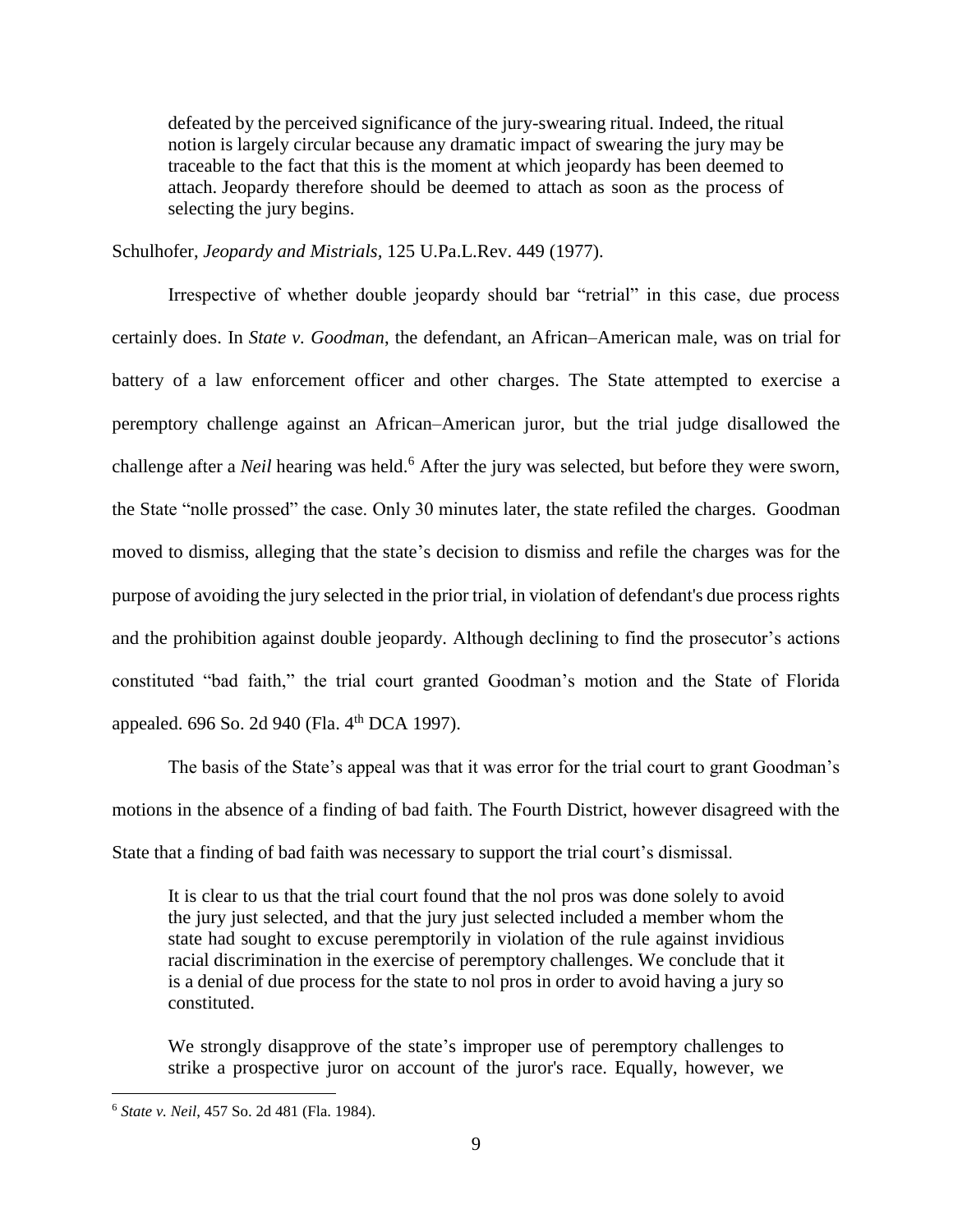condemn the state's petulant refusal to try its case to a jury containing a member whom it had improperly sought to strike. Just as the state may not use its discretion to peremptorily strike prospective jurors because of their race, so also it may not use its discretion to nol pros to achieve the same end. While the trial court may not have found in this effort bad faith by the prosecutor, we have no trouble in finding a violation of due process. Allowing the state to proceed in this way would have the intolerable effect of permitting the state to avoid the *Neil–Slappy* holdings by simply nol prossing when its invidiously discriminatory purpose is found out.

## *Goodman*, 696 So. 2d at 942-43.

 $\overline{a}$ 

The dismissal of 254 unsworn potential jurors in this case is no less egregious and no less a due process violation warranting preclusion of the death penalty.<sup>7</sup> Capital sentencing proceedings must of course satisfy the dictates of the Due Process Clause, *Gardner v. Florida,* 430 U.S. 349, 358 (1977) (plurality opinion). The defendant has a legitimate interest in the character of the procedure which leads to the imposition of sentence even if he may have no right to object to a particular result of the sentencing process. *Id*., citing *Witherspoon v. Illinois*, 391 U.S. 510 (1968). It is fundamentally unfair to allow the State to persist in its quest for a death verdict after requesting that the proceedings be terminated and restarted, simply to avoid the consequence of a potentially erroneous ruling. Moreover, judicial economy cannot take precedence over a defendant's due process rights, especially in a capital case. If the State of Florida was truly concerned about judicial economy they would have accepted Mr. Cruz's offer to plead to all counts within twenty-fours hours of the tragedy. Such offer was made 1,534 days ago. The suggestion that the Broward State Attorney's Office has any concern for judicial economy is apocryphal at best. The public funds that have been expended in this case, including bringing back retired prosecutors at an hourly rate, is astronomical. The granting of the state's motion not only violates Mr. Cruz's constitutional rights, it benefits the state's relentless effort to kill Mr. Cruz, and inures to the financial benefit of

<sup>7</sup> This number represents the 243 prospective jurors who have completed questionnaires, along with the 11 improperly released prospective jurors.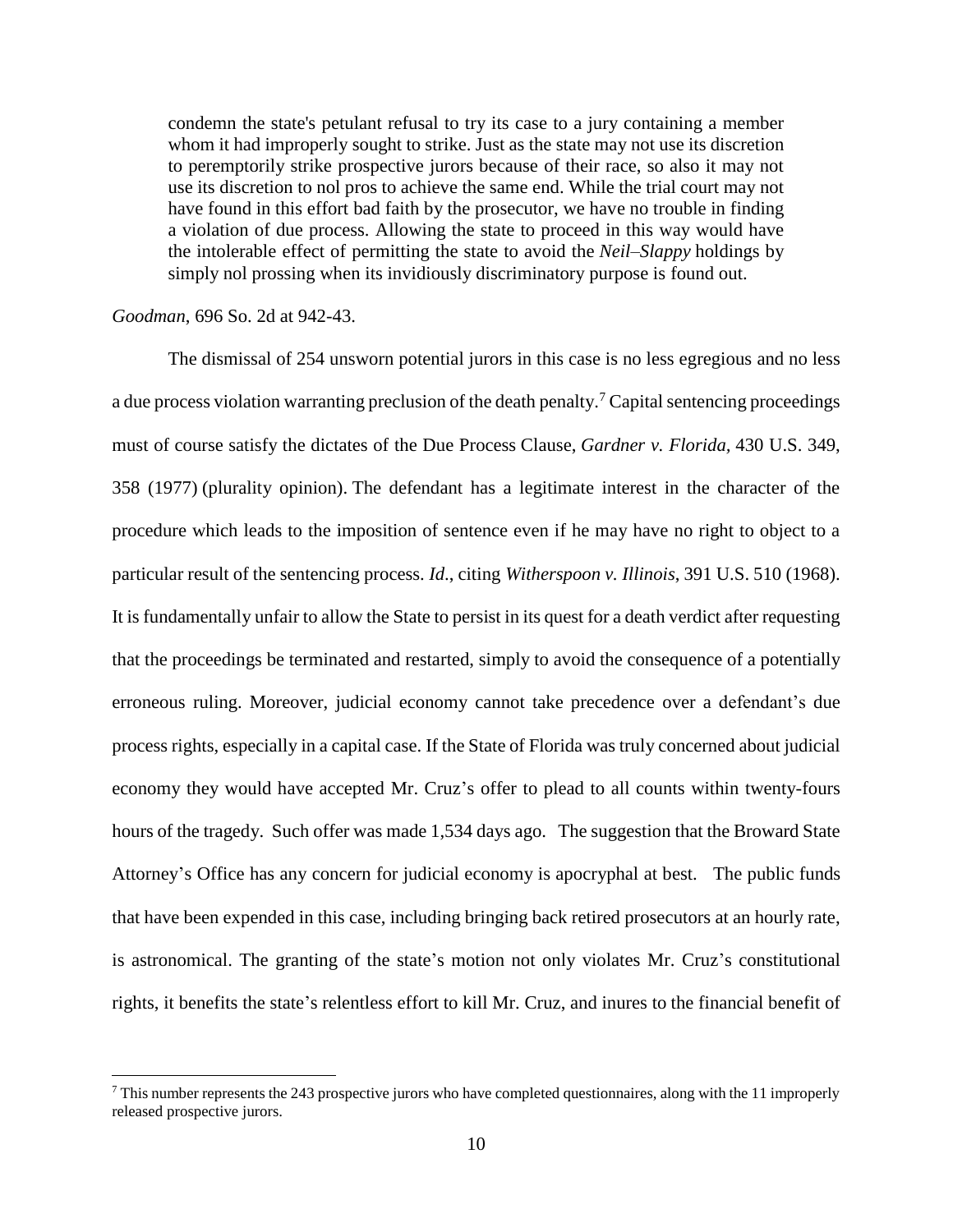the state attorney's who are being compensated hourly rate by the citizens of State of Florida. As the State argued in its motion to strike the panel, picking a jury in a death penalty case is time consuming and highly scrutinized on appeal. *Darden v. Wainwright*, 477 U.S. 168 (1986); *Wainwright v. Witt*, 469 U.S. 412 (1985). The U.S. Supreme Court has "consistently required that capital proceedings be policed at all stages by an especially vigilant concern for procedural fairness." *Monge v. California*, 524 U.S. 721 (1998).

This Court should not have deviated from its initial course of action to cure its previous error; the only proper remedy is to summons the 11 improperly excused jurors to return to court to determine whether they have a hardship, and if not, whether they are otherwise qualified to sit on the jury in this case.

The granting of the State's motion violates Mr. Cruz's rights to due process guaranteed by the Fifth and Fourteenth Amendments of the United States Constitution and Article I, Section 9 of the Florida Constitution, a fair trial in the appropriate venue, Broward County, Florida guaranteed by the Sixth and Fourteenth Amendments of the United States Constitution and Article I, Sections 16 and 22 of the Florida Constitution, privacy guaranteed by the Fourth, Ninth, and Fourteenth Amendments of the United States Constitution and Article I, Section 23 of the Florida Constitution, equal protection or basic rights guaranteed by the Fourteenth Amendment of the United States Constitution and Article I, Section 2 of the Florida Constitution, and to be free from cruel and unusual punishment or excessive punishment as guaranteed by the Eighth and Fourteenth Amendment of the United States Constitution and Article I, Section 17 of the Florida Constitution.

WHEREFORE, the defendant, Mr. Cruz, respectfully requests that this Court enter an order barring re-trial in this sentencing phase and sentence Mr. Cruz to 34 consecutive terms of life without the possibility of parole.